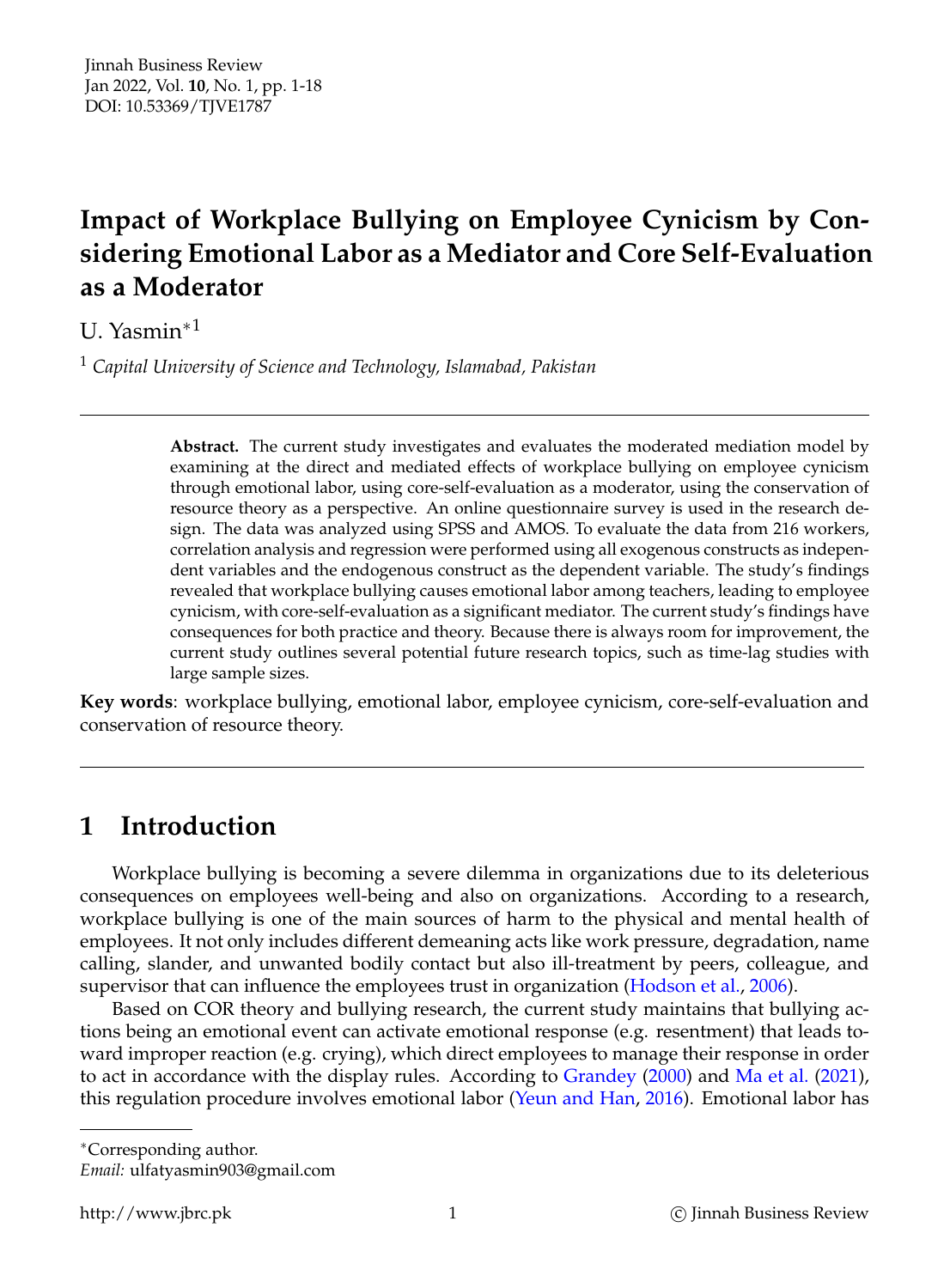been defined as faking of true emotions to the audience in accordance with the display rule. As in service sector organizations employees working on frontline are the significant crossing point between the organization and their clients, and often organizations made it mandatory to exhibit sociable and pleasant emotions in their day to day communication with clients under all situations. To comply with display rules when these employees experience workplace bullying they often engage in emotional labor [\(Hochschild,](#page-16-3) [1983\)](#page-16-3).

According to the COR theory loss of a resource is a significant element of stress, and it further suggested that it is essential to prevent further loss of resources from happening [Wright](#page-17-1) [and Hobfoll](#page-17-1) [\(2004\)](#page-17-1) and as per COR theory emotional labor being a stress for employees will results in negative outcome in the form of employee cynicism in negative way by using cynical language and acts against their leaders, management and organizations [\(Abubakar et al.,](#page-15-0) [2018\)](#page-15-0). [Neves](#page-17-2) [\(2012\)](#page-17-2) define employee cynicism as a tendency to engage in belittling and critical behavior toward the leaders, management and organization in a way that is consistent with their belief that it lacks honesty.

In spite of the rich literature about negative consequences of emotional labor on the health of employees, their job performance at one side and satisfaction of customers on the other side, limited research studies have been conducted to see the consequences of workplace bullying on the cynicism level of employees through emotional labor being a mediator. Building on the existing literature that emphasizes the negative consequences of workplace bullying; the current research study aims to investigate the impact of workplace bullying on emotional labor and employee cynicism. workplace bullying causes the personal resources to deplete however if an individual has some other resources that can mitigate the impact of workplace bullying it is quite possible that individual will suffer less from bullying and core-self-evaluation is one of the resources that can act as a buffering variable [\(Anasori et al.,](#page-15-1) [2020\)](#page-15-1).

The current research aims to find out the negative consequence of workplace bullying on emotional labor as an emotional response to bullying and employee cynicism as suggested by[\(Anasori et al.,](#page-15-1) [2020\)](#page-15-1). Moreover the present research suggested that whether a personality characteristics Core-self-evaluation might moderate the relationship between workplace bullying and emotional labor which will further reduce the level of employee cynicism.

# **2 Literature Review**

### **2.1 Workplace Bullying and Employee Cynicism**

It is suggested that employee cynicism has increased to a higher degree in recent age, and contemporary workplaces reports the level of employee cynicism to a higher degree in the organizations in a reaction to their negative experiences [Neves](#page-17-2) [\(2012\)](#page-17-2), that leads towards the decreasing level of optional job behaviors that is not the part of employee job description but it help in increasing the productivity of employees so does the organization [\(Neves,](#page-17-2) [2012\)](#page-17-2). Employee cynicism has been described as a propensity to involve in belittling, and decisive behavior in the direction of the organization in such a way that is in accordance with their faith that it lacks honesty and truthfulness. This behavior comes from a feeling of despair and mistrust that spreads as a hopelessness and depression among group members and interferes with work relationships.

In contemporary work settings, employees look more and more cynical, because of increased organizational distrust, scandals, emotional labor and opportunistic approaches of their leaders and management [\(Twenge et al.,](#page-17-3) [2004\)](#page-17-3). According to [Naus et al.](#page-17-4) [\(2007\)](#page-17-4) employee cynicism is (i) a negative approach held by employees about the organization in which they are working; (ii) a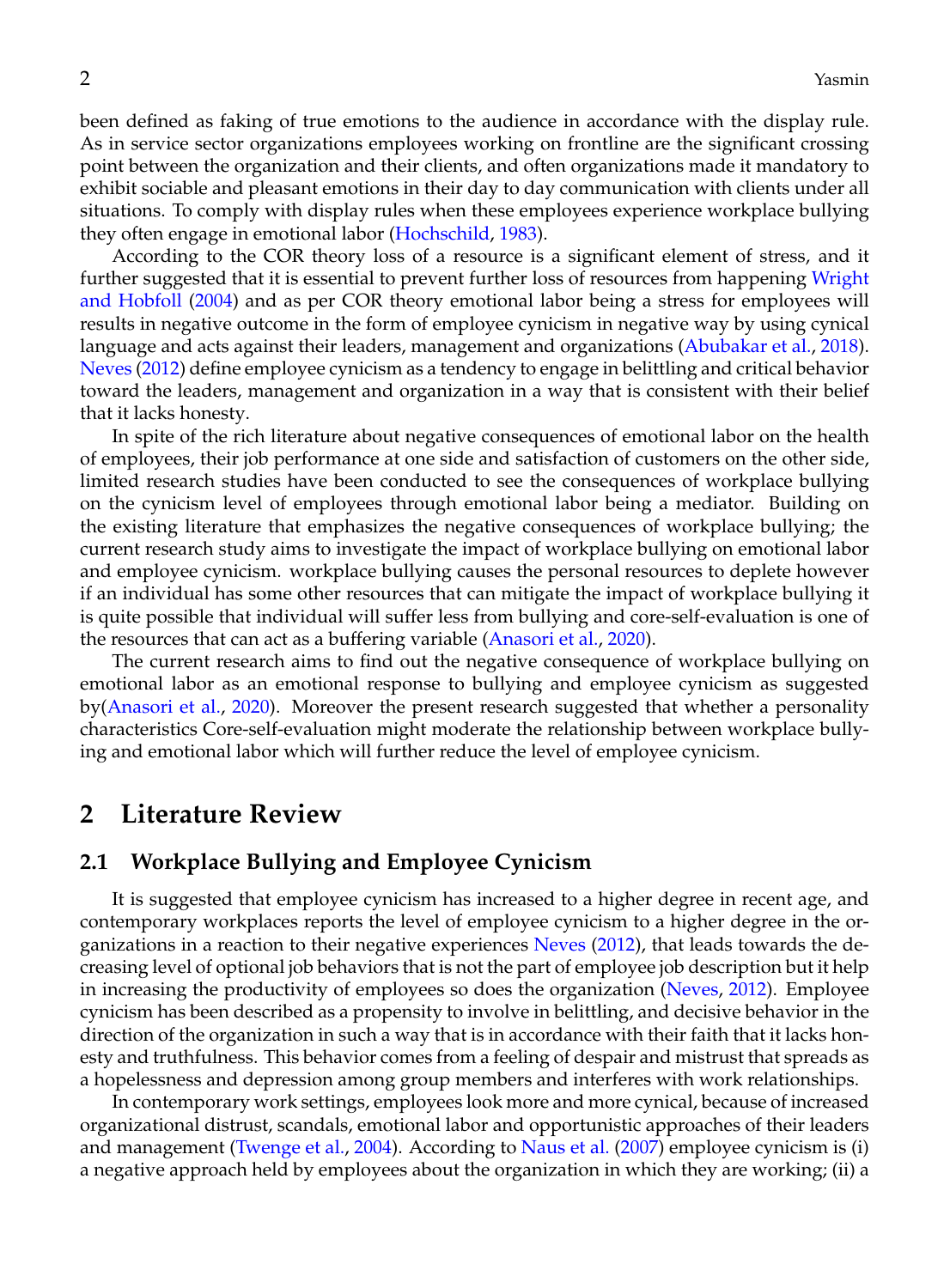faith that the organization in which employee is working doesnt have honesty and integrity and (iii) the behavioral approaches of employees that are judgmental and decisive about their working organization. It was suggested by [Lobnikar and Pagon](#page-16-4) [\(2004\)](#page-16-4) that violent and aggressive behaviors of employees in the organization have significant positive association with employee cynicism. It is also seen that with increase in good experiences at the workplaces (e.g. excitement, satisfaction, better understanding of the work, having positive feeling etc.) the level of employee cynicism decreases, while negative experiences (e.g. tension, anxiety, lack of confidence, pressure and dissatisfaction etc.) cause increases in the occurrence of employee cynicism.

It is seen that pressure in the form of bullying is employed at educational institutions which has the responsibility of nations growth and learning. A study conducted on the university faculty in Turkey on the association of workplace bullying and employee cynicism finds positive relationship among them. It is suggested that workplace bullying and employee cynicism have positive relationship i.e. employee cynicisms increases with increase in workplace bullying.

According to COR theory loss of resource is a crucial source of stress, and it is very important to prevent the resources from further loss [\(Wright and Hobfoll,](#page-17-1) [2004\)](#page-17-1). In accordance with the above approach, the current research hypothesize that workplace bullying can be described as stressor, that pressurizes the resources of the target and in response to maintain and protect the resources individual will show employee cynicism as an outcome. In the presence of workplace bullying, the employee cynicism level will be increased [Kanter and Mirvis](#page-16-5) [\(1989\)](#page-16-5), and those employees who hold negative approach toward their job, leaders, management and organizations will have increased propensity to show negative job behaviors instead of positive job behaviors [\(Abubakar et al.,](#page-15-0) [2018;](#page-15-0) [Lazarus,](#page-16-6) [1999\)](#page-16-6). As such the researcher can argue that workplace bullying can results in employee cynicism. Therefore it is hypothesized that:

*Hypothesis 1: Workplace bullying positively and significantly impacts employee cynicism.*

#### **2.2 Workplace Bullying and Emotional Labor**

The association of workplace bullying and emotional labor can be built in the light of association of workplace bullying with stress and strain outcomes because emotions originate in response to the depressing and stressful procedures at workplaces. The idea of emotional labor was projected to define the redeeming strategies that are used by workers to adjust their emotional appearances to get along with the values and norms of organizations [\(Denison,](#page-15-2) [1984;](#page-15-2) [Grandey,](#page-16-1) [2000\)](#page-16-1). Emotional labor has three basic strategies, surface acting, deep acting and genuine expressions. Surface acting and deep acting have been studied by researchers very much. Deep acting can be defined as attempts of employees to truly feel the emotions required by the organization and surface acting is defined as hiding the true emotions feel by the employee and faking the emotions required by the organization [\(Brotheridge and Lee,](#page-15-3) [2003;](#page-15-3) [Grandey,](#page-16-1) [2000\)](#page-16-1).

Employees emotions have very important role in their job performance because on one hand these emotions have power to increase the productivity of employees as they motivate them and on the other hand these emotions can hinder with their job performance. A number of researchers have studied the association of workplace bullying with emotional variables e.g. stress, strain, burnout, anxiety, exhaustion, different styles of leadership and working environment of the organization [\(Ikyanyon and Ucho,](#page-16-7) [2013\)](#page-16-7).However few researchers have suggested the function of emotions of employees in the context of workplace bullying but some researchers are suggesting that there might be a significant association between workplace bullying and emotional labor.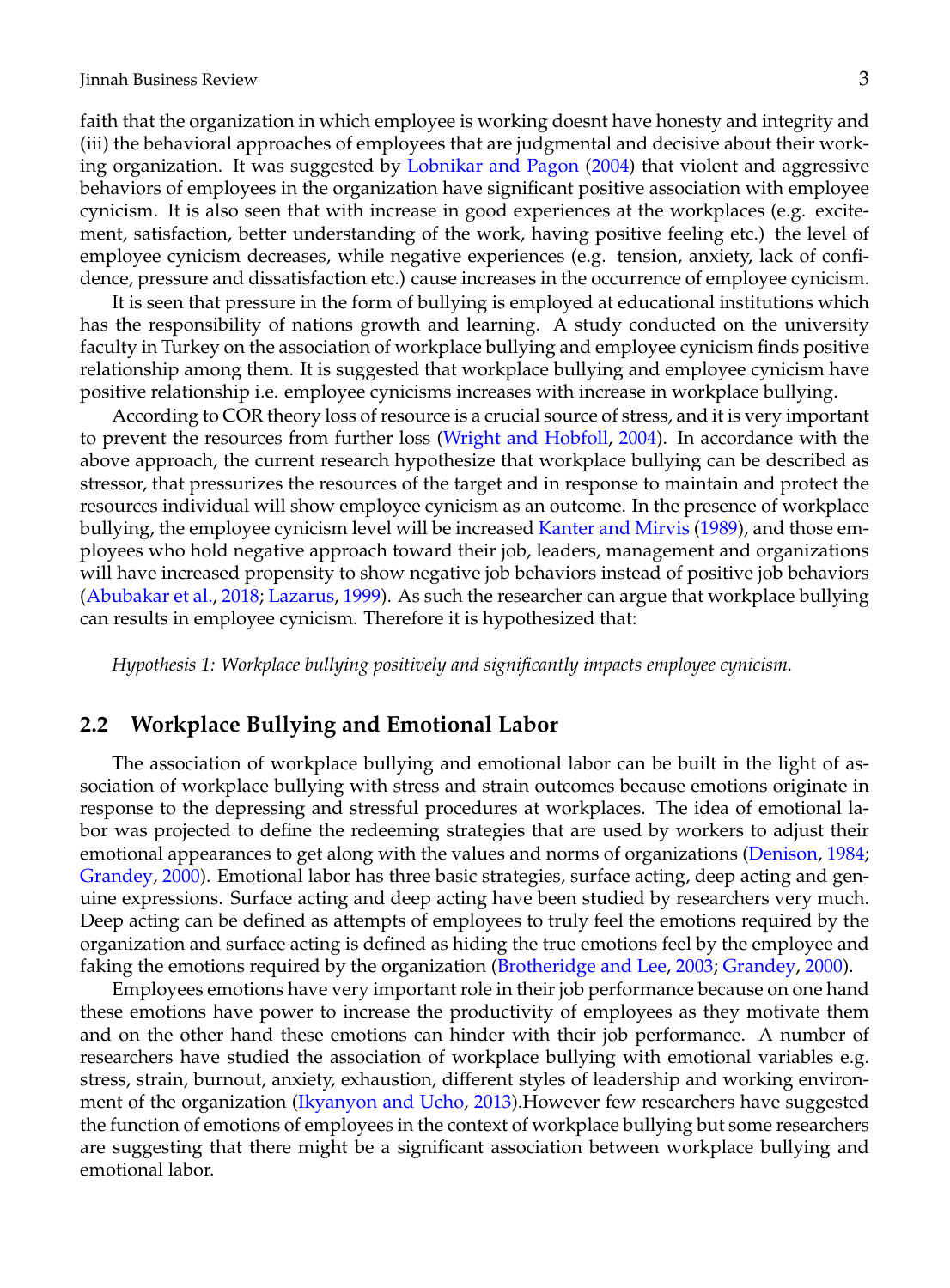In jobs involving contacts with customers, including front line employees such as teachers, bank employees, and nurses, an essential characteristic of employees job is to show those emotions that are in line with their job description and norms of their organization i.e. to pursue display rules. But, this belief is normally joined with the identification that it is not possible to demand employees to thoroughly feel the needed emotions when collaborating with customers in an organization [\(Morris and Feldman,](#page-16-8) [1996\)](#page-16-8).

According to COR theory workplace bullying is a stressor for the employees being bullied and it depletes the personal resources of employees that could be utilized at work to confront the challenges come across [\(Greenhaus and Powell,](#page-16-9) [2006\)](#page-16-9). If employees are unable to handle the bullying situations and are oblige to conform to display rules, there is possibility that employees will experience emotional labor. In accordance with COR theory, the current research suggests that workplace bullying may cause the target employee to experience emotional labor. COR theory suggests that workplace bullying will act as a resource depletion source. In line with COR theory, employees will experience emotional labor in response to workplace bullying which act as a resource depletion source. Therefore it is hypothesized that:

*Hypothesis 2: Workplace bullying has positive and significant impact on emotional labor.*

#### **2.3 Emotional Labor and Employee Cynicism**

Employees feeling grateful to express some emotions due to their work is a topic that has been studied in numerous fields [\(Begenirbas and Turgut,](#page-15-4) [2014\)](#page-15-4). However, researchers disagree over whether these emotions would be either positive [Grandey](#page-16-1) [\(2000\)](#page-16-1) or negative [\(Sarwar et al.,](#page-17-5) [2021\)](#page-17-5). The results of the research have suggested that negative emotions would cause employees to have problems committing to their organizations [Gulova et al.](#page-16-10) [\(2013\)](#page-16-10), affect the perception of inter-organizational fairness [Bechtoldt et al.](#page-15-5) [\(2007\)](#page-15-5), lead to work stress [Grandey](#page-16-1) [\(2000\)](#page-16-1) and cause employees to behave cynically [\(Begenirbas and Turgut,](#page-15-4) [2014\)](#page-15-4).

Even though the number of studies addressing emotional labor and employee cynicism at the same time is very low, there are some organizational behavior variables which are frequently assessed together with these concepts, such as organizational commitment, stress and occupational burnout. [Packell and Narayan](#page-17-6) [\(2013\)](#page-17-6) suggested in their study that studies on emotional labor and employee cynicism have been mostly neglected. When these variables are examined, it can be said that there is actually a relationship between these two concepts.

In the study conducted by [Begenirbas and Turgut](#page-15-4) [\(2014\)](#page-15-4) on the sample of bank employees, it was found that the emotional labor of bank employees has significant effects on employee cynicism. In particular, it was discovered that employees who play superficial roles express more cynical attitudes and behaviors, and those who act naturally show fewer negative attitudes and behaviors towards their organizations [\(Begenirbas and Turgut,](#page-15-4) [2014\)](#page-15-4). However, no significant relationships have been found between deep acting and employee cynicism [\(Begenirbas and](#page-15-4) [Turgut,](#page-15-4) [2014\)](#page-15-4).

When literature is examined, although the effects of emotional labor and employee cynicism variables on different organizational variables have been investigated in many studies, it can be seen that the relationship between these two variables has not been examined sufficiently. The current study adds to the literature by studying the impact of emotional labor on employee cynicism.

*Hypothesis 3: Emotional labor has positive and significant impact on employee cynicism.*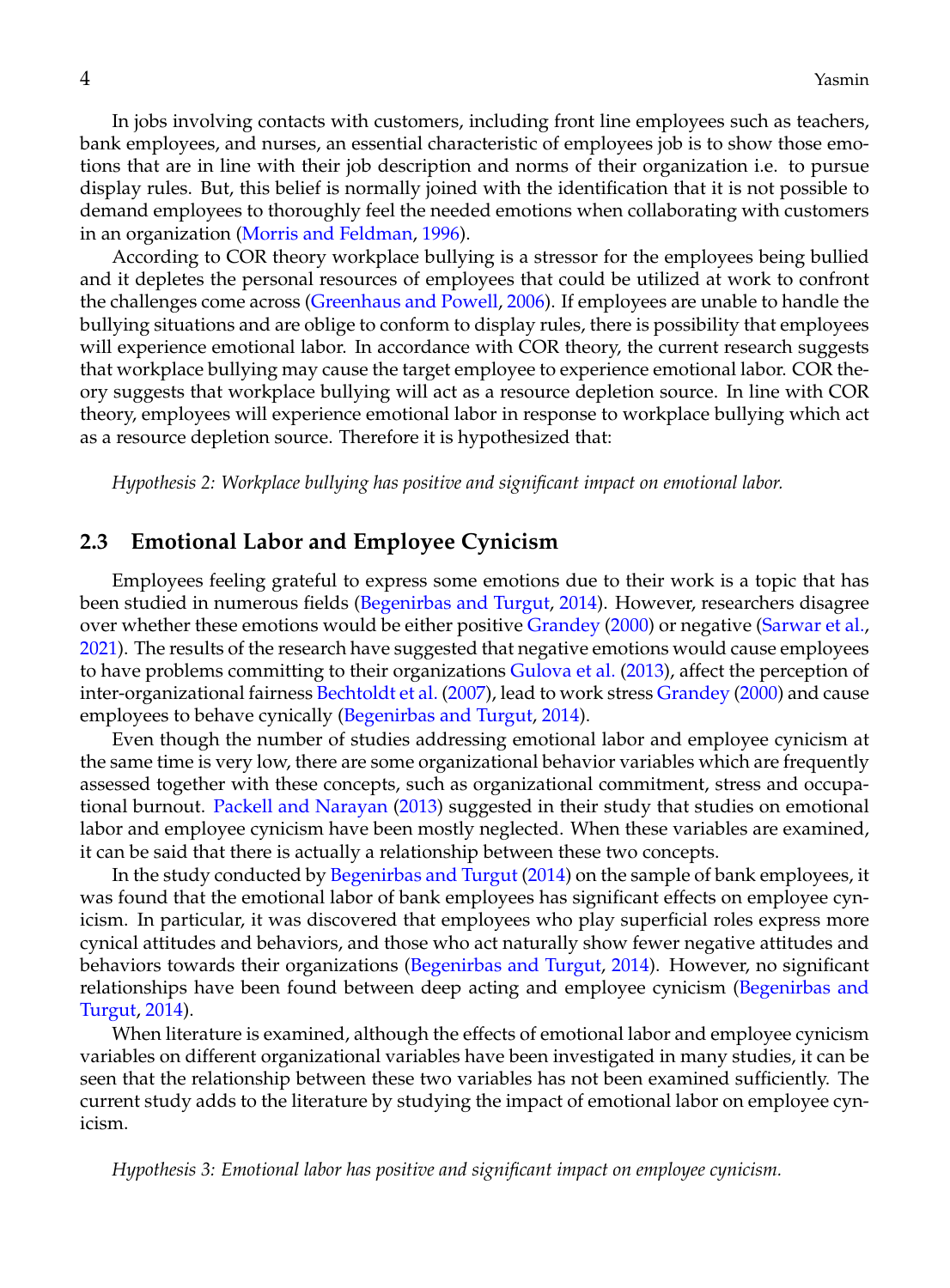#### **2.4 Mediating Role of Emotional Labor**

As resource threatening actions are categorized as stressors, they are encountered with emotional responses and these emotional responses lead towards CWBs (counterproductive work behaviors) as behavioral reactions. COR theory gives theoretical support to emotional labor being a mediator between workplace bullying and employee cynicism. COR theory, suggests that employees describe themselves with various types of resources. Those resources can be physical objects being valued, conditions such as hierarchical position and marital status, personal resources such as persistency, emotional intelligence, perceptual orientation, hardiness, job resourcefulness and core self evaluations that act as buffers to emotional labor, and energies in the form of money and time. When such resources are lost, there is any possibility to lose or not re-achieved after expending more resources, employees will engage in emotional labor.

It is proposed by research that employees are generally motivated to accumulate resources. Thus, when they come into contact with stress situations like emotional labor, they will act in such a way to ensure the conservation of their present resources and their ability to produce resources in the future. The current research is suggesting in the context of primacy of resource loss principle of COR that if employee is facing bullying at workplace and they are feeling anger, anxiety, depression and negative emotion but they cannot express their true emotions as they have to oblige with the professional norms so they often are engage in emotional labor which consequently results in employee cynicism [\(Anasori et al.,](#page-15-1) [2020\)](#page-15-1).

In line with the above explanation workplace bullying act as a stressor which leads towards emotional labor as stress and will result in the display of employee cynicism (Kuru Çetin, [2019\)](#page-16-11). Therefore it is hypothesize that:

*Hypothesis 4: Emotional labor mediates the relationship between workplace bullying.*

#### **2.5 Moderating Role of Core Self-Evaluation**

It is not possible for any organization to completely eliminate negative events from workplaces. So now researchers are suggesting that we should give attention to those processes through which the impact of workplace bullying can be minimized. According to COR theory individual will strive to retain, protect and establish their necessary resources. As workplace bullying causes the personal resources to deplete however if an individual has some other resources that can mitigate the impact of workplace bullying it is quite possible that individual will suffer less from bullying and core-self-evaluation is one of the resources that can act as a buffering variable [\(Anasori et al.,](#page-15-1) [2020;](#page-15-1) [Naseer and Raja,](#page-16-12) [2021\)](#page-16-12).

[Judge et al.](#page-16-13) [\(2003\)](#page-16-13) defined core self-evaluation as someone who score high on core selfevaluation will be well-adjusted, positive, self-confident, efficacious, and believes in his or her own agency. According to the given definition it can be seen that core-self-evaluation is a trait variable that is it is a dispositional factor which states that it is an evaluation of self-worth of an employee and it also depicts self-reliance and confidence that an employee holds about his/her abilities, proficiency, and a common faith that everything will ultimately be excellent for him/her [\(Judge,](#page-16-14) [2009\)](#page-16-14).

According to [Judge](#page-16-15) [\(1997\)](#page-16-15) when employees have high level of core-self-evaluation they will be self-reliance, adaptable to any kind of situations, efficient, and they will bring positivity to difficult situations. While those employees who have low level of core-self-evaluation they will not have confidence in themselves, cannot manage difficult situations, will reside in their belief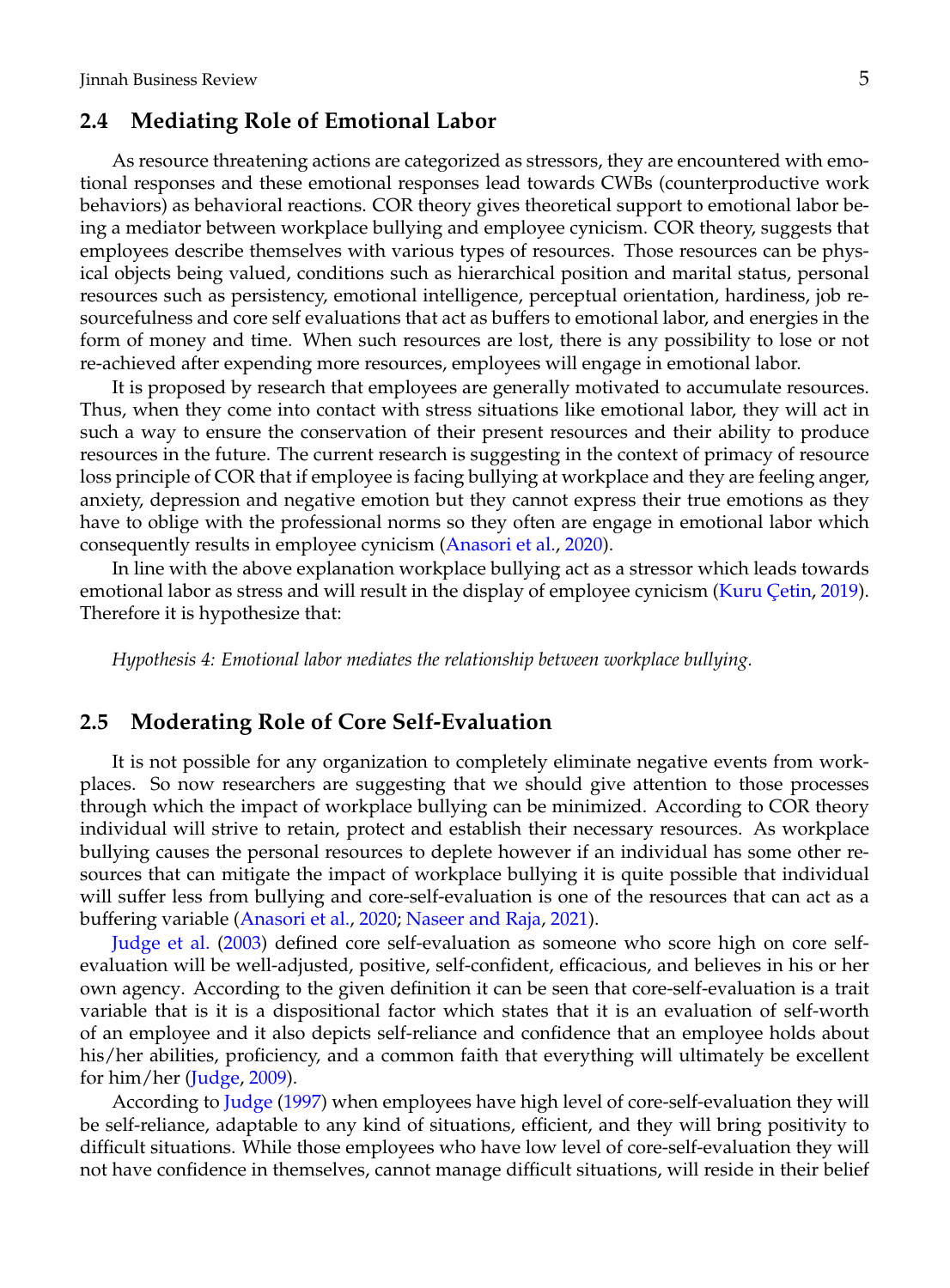of being inefficient and will observe the working environment in a pessimistic way (CSE is made up of four separate personality traits i.e. self-esteem, self-efficacy, locus of control and emotional stability each one of which are briefly described below.

#### **2.6 Self-Esteem**

Self-esteem can also be termed as self-worth or self-value. It shows an employees inclusive evaluation of him/herself that how he/she value him/herself [\(Baumeister et al.,](#page-15-6) [1996\)](#page-15-6). It is the most basic symbol of core-self-evaluation and can be defined as the importance given by an employee to him/herself. Those employees who are high on self-esteem will have higher level of respect and liking for him/herself [\(Harter,](#page-16-16) [1988\)](#page-16-16). These employees accept their success and failure and dont blame situations or other employees in any circumstances [\(Harter,](#page-16-16) [1988\)](#page-16-16).

#### **2.7 Self-Efficacy**

Self-efficacy represents an evaluation done by employees regarding their capabilities to deal with, execute and be successful regardless of confronting challenges, hardships and difficulties [\(Bandura,](#page-15-7) [1973\)](#page-15-7), and it can be taken as a sign of optimistic core evaluations. It is a common conviction held by employees about their distinctive capabilities to get success in any kind of situations [\(Gibbons and Weingart,](#page-15-8) [2001\)](#page-15-8).

#### **2.8 Locus of Control**

Locus of control is the strong faith of employees about themselves that they can control the situations that can have affect their lives in any way [\(Rotter,](#page-17-7) [1966\)](#page-17-7). Locus of control has two types i.e., internal locus of control and external locus of control. Employees with high level of internal locus of control have a belief that they are responsible by themselves for anything happening in their lives [\(Judge,](#page-16-15) [1997\)](#page-16-15) and life proceedings are determined by their own choices and behaviors, on the other hand employees that are high on external locus of control suppose that anything happening in their lives are the result of luck, destiny and fortune [\(Rotter,](#page-17-7) [1966\)](#page-17-7).

#### **2.9 Emotional Stability**

Emotional stability can also be referred as low neuroticism. Emotionally stable employees have general propensity to be certain, safe and stable [\(Judge,](#page-16-15) [1997\)](#page-16-15). Emotionally stable employees will show limited concern about stressful and fearful situations and will handle such situations more courageously without any help and losing hope [Judge](#page-16-15) [\(1997\)](#page-16-15). A study suggested that emotionally stable employees take action to traumatic situations with hardiness and resilience and theses employees also exhibit patience, secure and hassle-free behaviors.

When employees observe themselves in an optimistic way, they take themselves as valuable, worthy and competent of encountering various hardships, whereas those employees having pessimistic thoughts of them take themselves as pitiful and incompetent to handle difficult situations. Core-self-evaluation explains the primary assessment made by employees about their self-esteem and abilities [\(Chang et al.,](#page-15-9) [2012\)](#page-15-9). Core self-evaluation can act as a buffering variable to minimize the positive impact of workplace bullying. Employees high in core self-evaluation will experience less emotional labor which will further decrease the propensity of employees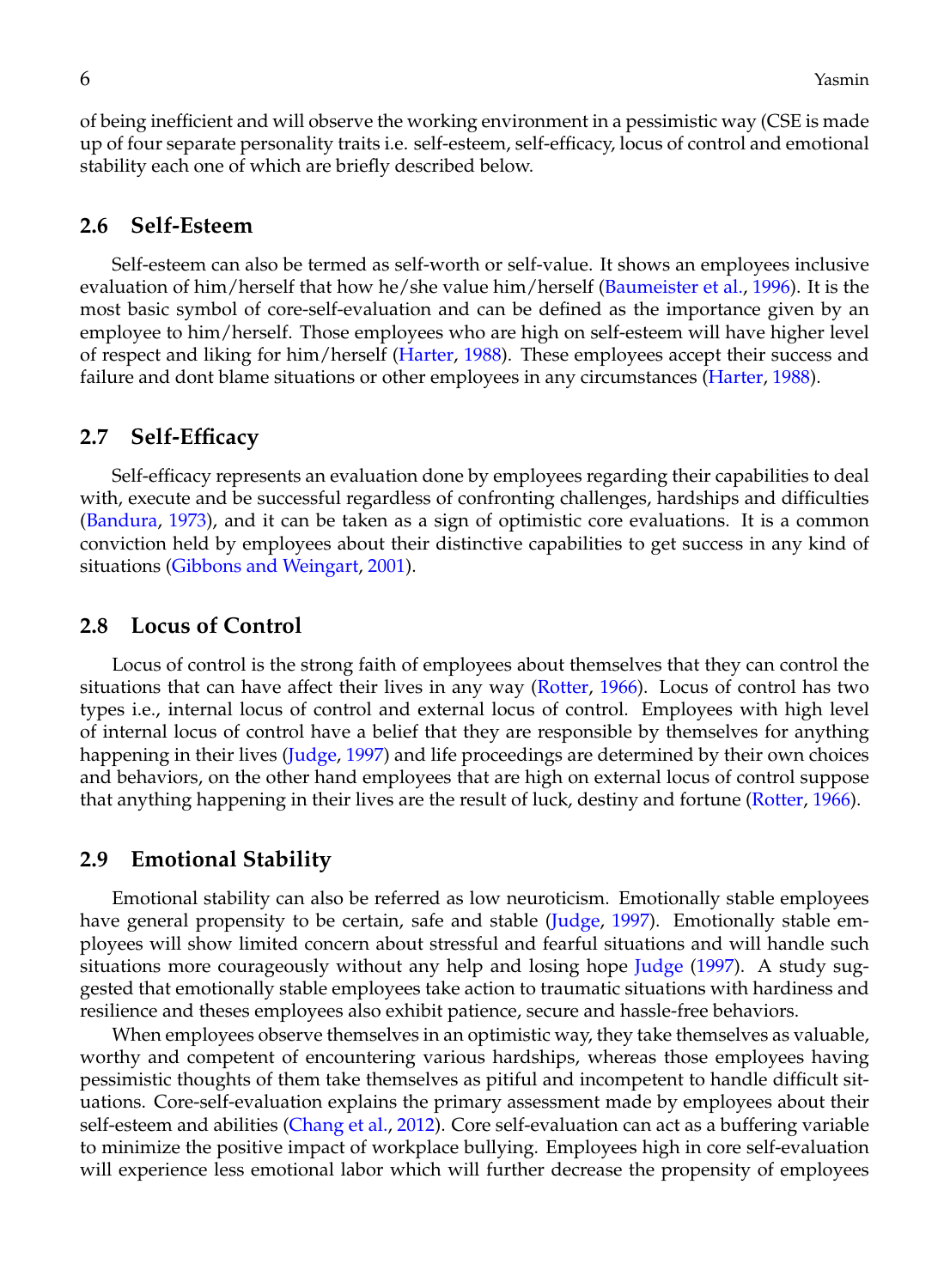involving in employee cynicism. Therefore it is hypothesized:

*Hypothesis 5: Core self-evaluation moderates the relationship between workplace bullying and emotional labor in such a way that relationship will be weaker among the individuals high on core selfevaluation.*

### **2.10 Moderated Mediation**

In the Last, as it was anticipated that afore mentioned personality trait i.e. core-self-evaluation will moderate the association between workplace bullying and emotional labor, but here it can also be predicted that this core-self-evaluation can simultaneously and conditionally influence the indirect relationship between workplace bullying and employee cynicism. In agreement with suggested model, it can be expected that there is a moderated mediation relationship, which is indirect effect of workplace bullying on employee cynicism that occurs through emotional labor will pivot on core-self-evaluation as a moderator. Therefore it can be hypothesized that:

*Hypothesis 6: Core-self-evaluation will moderate the indirect relationship of workplace bullying and employee cynicism through emotional labor; the mediated relationship will be weaker when core-selfevaluation is high.*

### **2.11 Theoretical Framework**



Figure 1: Framework

## **3 Methods**

The research sample of this study is teachers from education sector of Pakistan at school and college level within both private and public sectors. The education sector is chosen for the current study by the researchers because workplace bullying can be seen at higher level in service sector organizations and they are demanded to obey display rules due to which they engage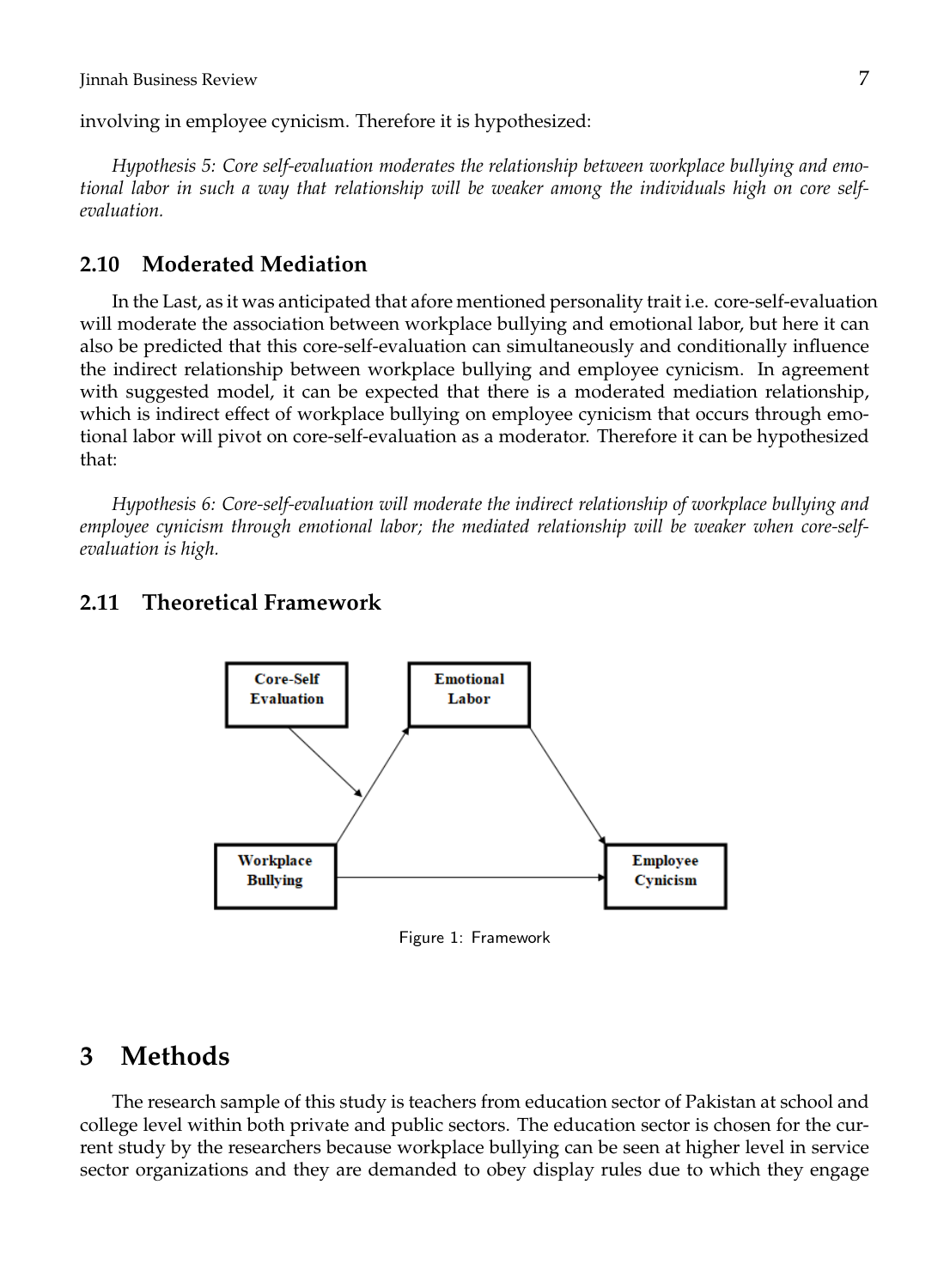in emotional labor and consequently cause employees to be cynical in reactions. While those employees high on core-self-evaluation will suffer less from workplace bullying. The questionnaires were administered in English language in both public and private sector schools and colleges. The reason of distributing the questionnaire in English is due to the fact that it is spoken widely in Pakistan [\(Khan et al.,](#page-16-17) [2018,](#page-16-17) [2014\)](#page-16-18). Data was gathered through online survey by using google forms from different schools and colleges based on reference by teachers, relatives and friends. Around 500 questionnaires were distributed among population by using email ids and WhatsApp numbers. Email ids and WhatsApp numbers were obtained on reference based from teachers, relatives and friends with the free consent of respondents. Of these 500 questionnaires only 216 such questionnaires were obtained that were workable. So the response rate is 43.2%.

Of the total 216, 56.5% were male and the remaining of 43.5% were female. Maximum numbers of respondents were from the age range of 26-33 i.e. 43.1%. 28.2% respondents were from the category of 18-25. 16.2% respondents belong to the age 50 and above. 6.9% respondents were from the age range of 42-49. 5.6% respondents were from the age range of 34-41. Regarding qualifications, majority of the respondents had qualified the degree of masters comprising 50% of the total sample. 20.4% had education of bachelors. 25% had degrees of MS and MPhil while only 1.9% had PhD degrees. 1.9% of the total sample belongs to the others category that can might be some diploma etc. With respect to the experience level of employees, more than half of the respondents are having experience of 1-5 years i.e. 53.2%. 13.9% respondents are having experience above 15 years. 13% respondents are having experience between 11-15 years. 10.6% respondents have experience of less than one year. 9.3% respondents are having experience between 6-10 years.

### **3.1 Instrumentation**

#### **3.1.1 Employee Cynicism**

The scale of employee cynicism is adopted from [\(Abubakar et al.,](#page-15-0) [2018\)](#page-15-0). It consists of 11 items. The current research study used 5 point likert scale that ranges from 1= strongly disagree to 5= strongly agree. The Cronbachs alpha value for employee cynicism is .854.

#### **3.1.2 Emotional Labor**

The scale for emotional labor is adopted from a study by diefendorff. Two strategies of emotional labor are used in the current study. It contains 14 items each dimension having 7 items. The current research study used 5 point likert scale that ranges from 1= strongly disagree to 5= strongly agree. The reliability of the scale is .718.

#### **3.1.3 Workplace Bullying**

The scale of workplace bullying EAPA-T is adopted from a study by escartin in which consists of 12 items. The current study used five-point likert scale that ranges from 1=Never, 2=Rarely, 3=Occasionally, 4=Often and 5= Very often. The scale has Cronbachs alpha value of .882.

#### **3.1.4 Core Self Evaluation**

The scale of core-self-evaluation is adopted from [Judge et al.](#page-16-13) [\(2003\)](#page-16-13). It has four dimensions and twelve items. The current study used five point likert scale that ranges from 1= strongly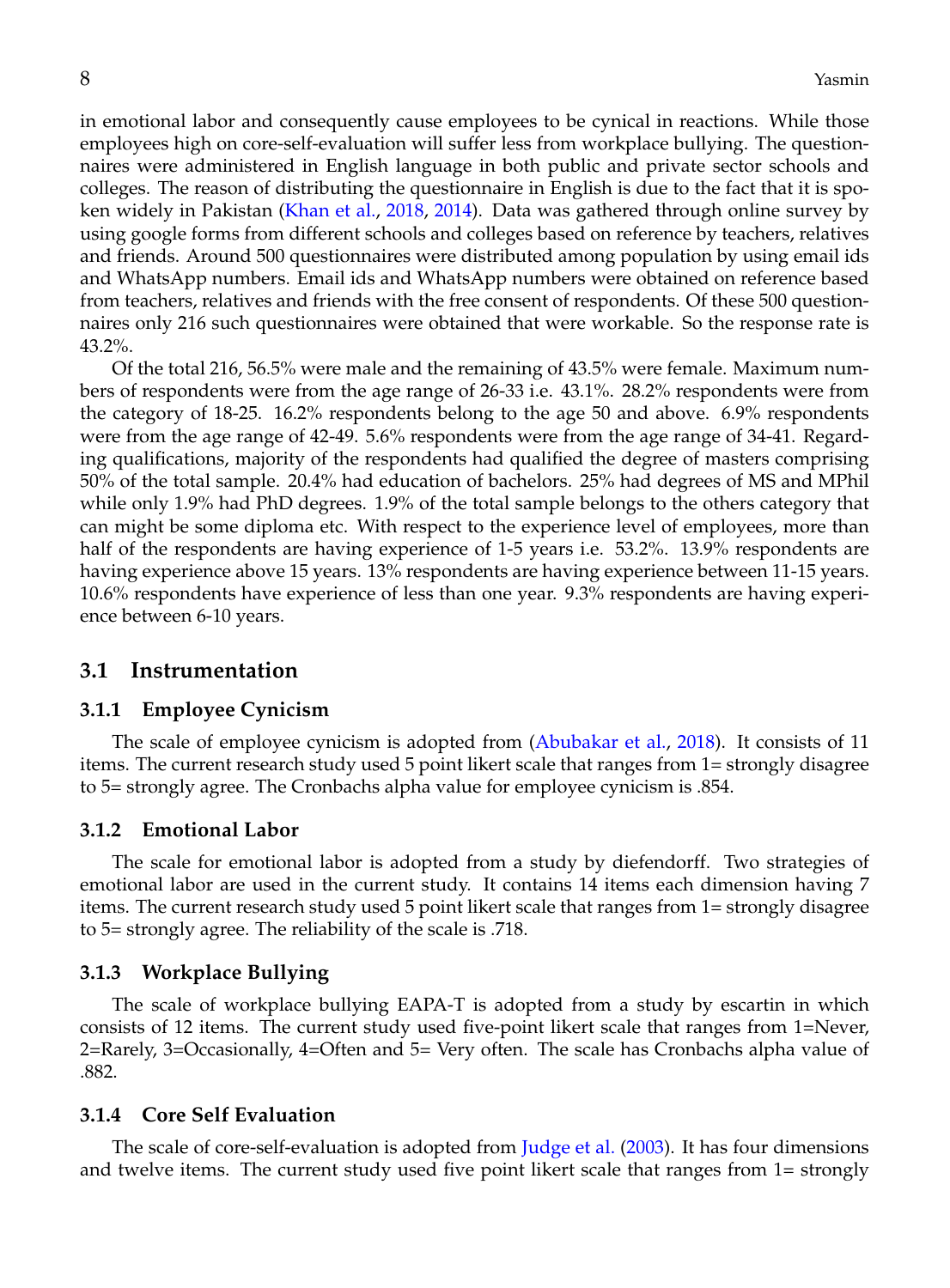disagree to 5= strongly agree. The sample items are: I am confident I get the success I deserve in life, Sometimes I feel depressed (reverse coded), When I try, I generally succeed. The Cronbachs alpha value for core self-evaluation is .744.

#### **3.2 Confirmatory Factor Analysis (CFA)**

The numerical results of confirmatory factor analysis help in understanding whether the given theoretical model is reliable for the sample data or not. Some rule of thumb are followed while using AMOS that helps in understanding the reliability and validity level between proposed theoretical model and collected data. The acceptable values ranges for Good model fitness for confirmatory factor analysis are as follow. For example, the acceptable values of CFI and IFI should be larger than 0.9, and acceptable value for TLI should also be greater than 0.9. The acceptable value for RMSEA should be less than 0.07.

|                     | CMIN/DF | IFI.  | TLI   | CFI.  | RMSEA |
|---------------------|---------|-------|-------|-------|-------|
| Initial model       | 3.598   | 0.684 | 0.672 | 0.682 | 0.132 |
| Modified model      | 1.540   | 0.962 | 0.958 | 0.961 | 0.044 |
| 3-factor model      | 4.215   | 0.440 | 0.409 | 0.435 | 0.122 |
| 2-factor model      | 5.406   | 0.231 | 0.190 | 0.225 | 0.143 |
| Single-factor model | 5.851   | 0.152 | 0.109 | 0.146 | 0.150 |

Table 3.1: Confirmatory Factor Analysis of the Measurement Model

The values mentioned in table above are before and after covariances of the items in the model. As all the values lie in acceptable range so overall model is fit and further analyses can be conducted to find out whether the different paths are significant or not.

#### **3.3 Descriptive Statistics and Correlation Analysis**

The mean value tells about the central tendency of the responses, it explains where the average response lies while standard deviation helps us to explain the deviation from average point. It actually tells us about the outliers, as outlier can influence the data. The correlation results show whether and how strongly pairs of variables are related. The Pearson product-moment correlation is used to determine the relationship between the variables. The acceptable range for correlation is between -1 to +1. According to [Cohen et al.](#page-15-10) [\(2014\)](#page-15-10) the value of correlation is 0.10 to 0.29 represents weak/ smaller correlation, value of correlation between range of 0.30 to 0.49 represents moderate correlation and if correlation is between range of 0.5 to 0.8 then it represents strong correlation.

The above table of Pearson Correlation shows that the correlation value between workplace bullying, employee cynicism, emotional labor and core-self-evaluation. The positive sign with the values shows that with increase in one variable the other variable will also be increased and the negative sign indicates that there is negative relationship between the variables. The correlation value of core-self-evaluation with employee cynicism, workplace bullying and emotional labor is -.226, -.297 and -.280 respectively which is negative and weak values and the negative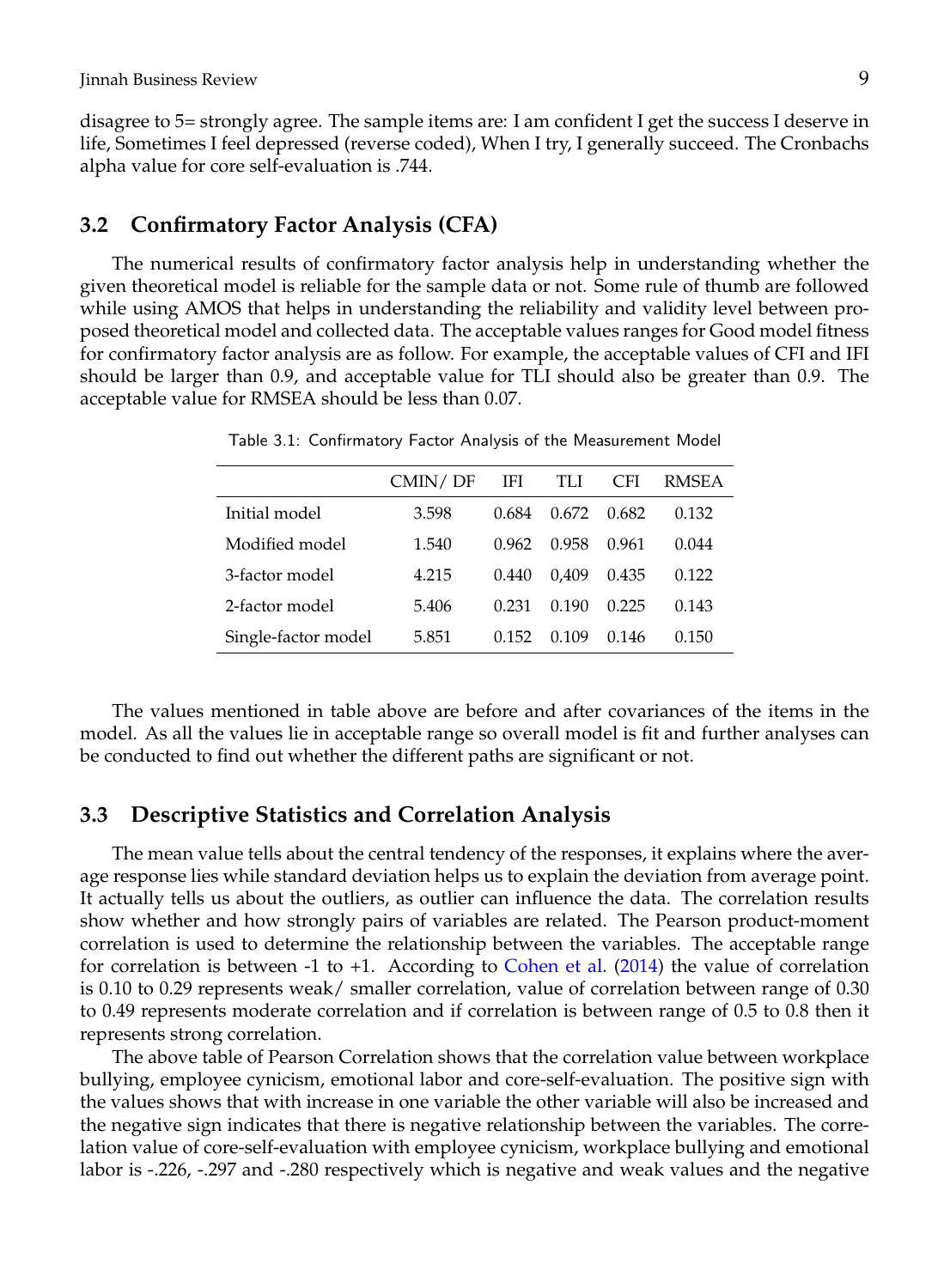Figure 2: Confirmatory Factor Analysis (path diagram)

|  |  |  | Table 3.2: Descriptive Statistics and Correlation Analysis |  |
|--|--|--|------------------------------------------------------------|--|
|--|--|--|------------------------------------------------------------|--|

|                      | Mean |      | Deviation Cynicism | Labor    | Standard Employee Emotional Workplace Core-self- | Bullying evaluation |
|----------------------|------|------|--------------------|----------|--------------------------------------------------|---------------------|
| Employee Cynicism    | 3.13 | 0.65 |                    |          |                                                  |                     |
| Emotional Labor      | 3.35 | 0.44 | $.357**$           |          |                                                  |                     |
| Workplace Bullying   | 2.20 | 0.85 | $.359**$           | $.377**$ |                                                  |                     |
| Core-self-evaluation | 3.30 | 0.52 | $-226**$           | $-280**$ | $-297**$                                         |                     |

*Correlation is significant at 0.05 level\*(two tailed) Correlation is significant at 0.01 level\*\* (two tailed)*

sign indicates that with increase in core-self-evaluation the level of cynicism, workplace bullying and emotional labor will be decreased.

### **3.4 Hypotheses Testing**

Hypothesis 1, 2 and 3 were tested through linear regression. The results give clear support for the acceptance of all the three hypotheses. Results depicts that workplace bullying is positively and significantly linked with employee cynicism as shown by the regression coefficient ( $β = 395$ ,  $p < 0.000$ ). Adding up to that, the value of ( $R^2$  .156) suggested that workplace bullying brings 15% variations in employee cynicism. Hypothesis 2 suggested that workplace bullying positively and significantly impacts emotional labor. Results shows that workplace bullying is positively and significantly linked with emotional labor as indicated by the regression coefficient ( $\beta$  =.377, p<0.000). Adding up to that, the value of ( $\mathbb{R}^2$  .142) suggested that workplace bullying brings 14% variations in emotional labor.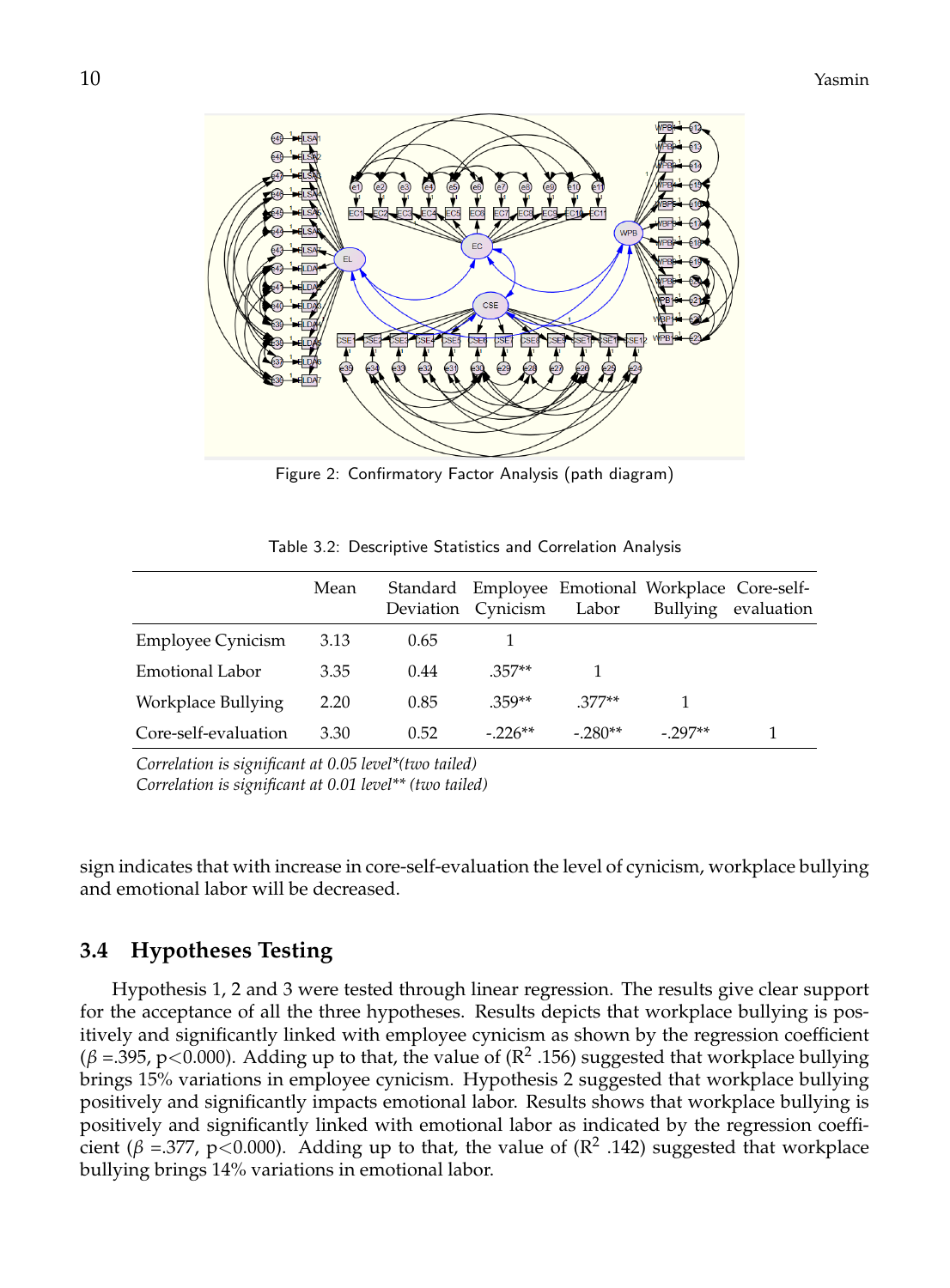|                                 |               |       | Employee Cynicism |
|---------------------------------|---------------|-------|-------------------|
| Predictor variable              | в             | $R^2$ | Sig.              |
| 156. ***395. Workplace Bullying |               |       | .000              |
| Emotional Labor                 | $.243***$ 207 |       | .000              |
|                                 |               |       | Emotional Labor   |
| 142. ***377. Workplace Bullying |               |       | (1(1))            |

Table 3.3: Linear Regression

Hypothesis 3 suggested that emotional labor positively and significantly impacts employee cynicism. The results give clear support for the acceptance of the hypothesis 3. Results shows that emotional labor is positively and significantly linked with employee cynicism as shown by the regression coefficient ( $\beta$  = 243, p<0.000). Adding up to that, the value of ( $\mathbb{R}^2$  .207) suggested that workplace emotional labor brings 20% variations in employee cynicism.

### **3.5 Multiple Regressions**

For the present study, the researcher used macros to investigate the mediation and moderation hypotheses. To examine the mediating role of emotional labor between workplace bullying and employee cynicism mediation analysis was carried out. Therefore model no.4 was utilized by using Preacher and Hayes macros for conduction of mediation analysis. Moreover, to investigate the moderating role of core-self-evaluation on the relationship of workplace bullying and emotional labor, moderation analysis was carried out. Therefore model no. 1 was used. Adding up to that, as the model of current research is moderated mediation model, therefore model no. 7 was used to examine the moderated mediation hypothesis.

|                                                       |                     |               |               | Bootstrapping results |                 |
|-------------------------------------------------------|---------------------|---------------|---------------|-----------------------|-----------------|
|                                                       |                     |               |               | for indirect effect   |                 |
| IV                                                    | Effect of Effect of | <b>Direct</b> | Total         |                       | LL95%CI UL95%CI |
|                                                       | IV on M M on DV     | Effect        | <b>Effect</b> |                       |                 |
| .2346*** .2346** Workplace Bullying .1977*** .3576*** |                     |               | $.3053***$    | .0332                 | .1142           |

Table 3.4: Mediation

*N=216 IV=independent variable, M=Mediator, DV=Dependent Variable, LLCI= Lower level confidence interval, ULCI=Upper level confidence interval, p*<*0.000\*\*\**

Hypothesis No. 4 suggested that emotional labor will mediate the relationship between workplace bullying and employee cynicism. The results obtained from mediation analysis are shown in table no. 4.7. It can be seen from the results that the mediating role of emotional labor finds to be significant. Table 4.7 suggests that bootstrapping results for indirect effect of workplace bullying and employee cynicism through mediator emotional labor has the lower level confidence interval of .332 and upper level confidence interval of .1142. As the signs of upper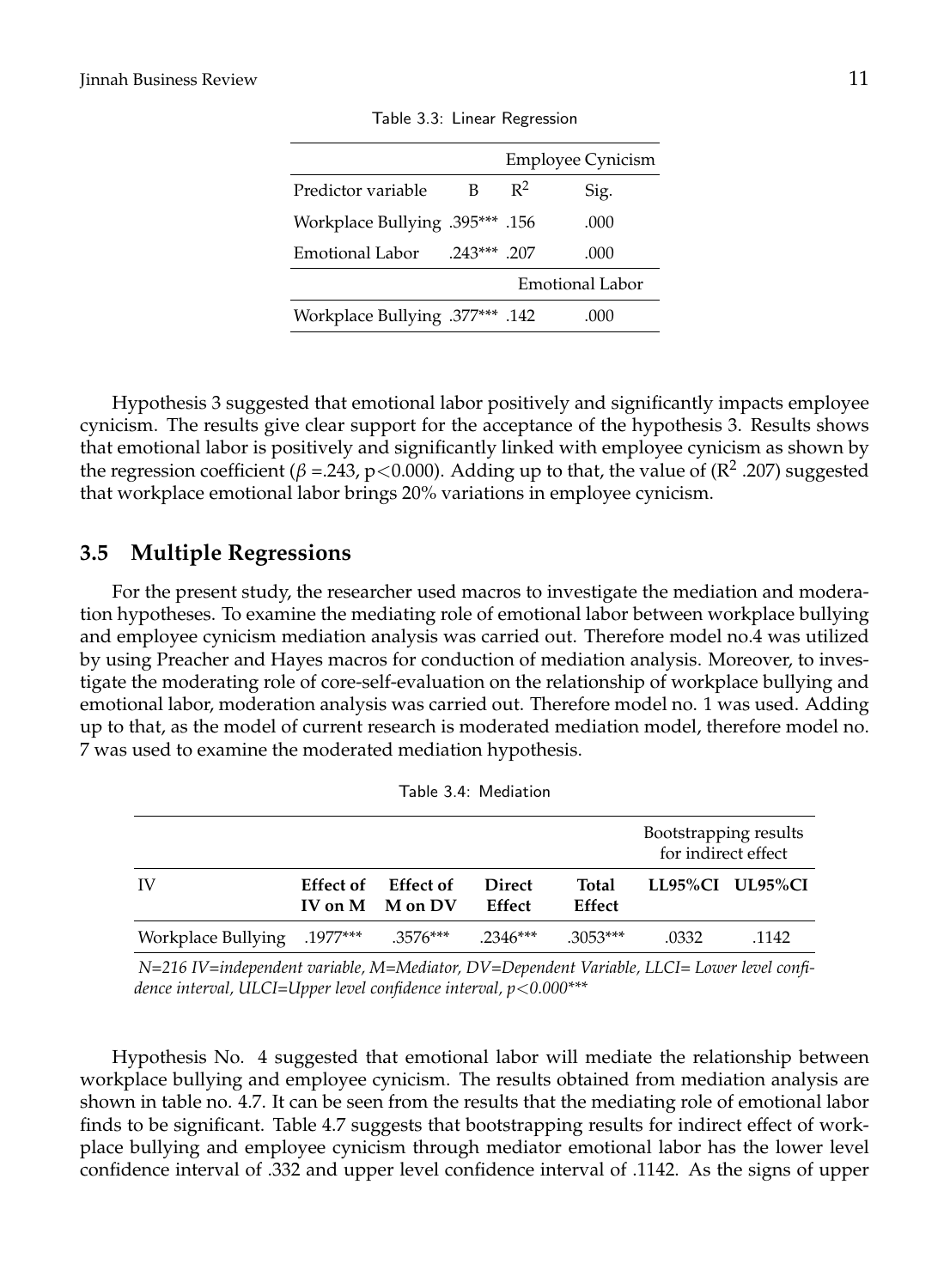level confidence interval and lower level confidence interval are positive and no zero contains in between them. Therefore, it can be concluded from the results that mediation hypothesis is accepted. Therefore hypothesis no. 4 is supported, that emotional labor mediates the relationship between workplace bullying and employee cynicism.

| Table 3.5: Moderation |  |
|-----------------------|--|
|                       |  |

|                                              |  |  | Variable $\beta$ SE T P LL95%CI UL95%CI |
|----------------------------------------------|--|--|-----------------------------------------|
| Constant 4.9453 .4580 10.7967 .0000 4.0424   |  |  | 5.8482                                  |
| 1035. 0004. ht_term .2310 .0647 3.5715 .0004 |  |  | .3584                                   |

Hypothesis no. 5 states core self-evaluation moderates the relationship between workplace bullying and emotional labor in such a way that relationship will be weaker among the individuals high on core self-evaluation and will be stronger for those low on core-self-evaluation. Table no. 4.8 provides the results for moderation analysis hypothesis no. 4. It provides justification for the acceptance of moderation hypothesis.

| Table 3.6: Mediated Moderation |  |  |
|--------------------------------|--|--|
|--------------------------------|--|--|

| Mediator                                   |        | Core-self-evaluation Conditional indirect effects SE LL95%CI UL95%CI |       |         |       |
|--------------------------------------------|--------|----------------------------------------------------------------------|-------|---------|-------|
| Conditional indirect effects at $M + 1$ SD |        |                                                                      |       |         |       |
| Emotional labor                            | 2.7855 | .1085                                                                | .0163 | $-0028$ | .0615 |
| Emotional labor                            | 3.3071 | .0654                                                                | .0209 | .0288   | .1111 |
| Emotional labor                            | 38287  | .0223                                                                | 0313  | .0536   | .1767 |

Hypothesis no.6 suggests that core-self-evaluation will moderate the indirect effect of workplace bullying on employee cynicism through emotional labor such that the mediated relationship will be weaker when core-self-evaluation is high and vice versa. Table no.4.9 provides justification for acceptance of the proposed hypothesis. Core-self-evaluation is examined across3 levels to investigate the conditional indirect effects of workplace bullying on employee cynicism through emotional labor. The results of moderated mediation are shown in table no.4.9. As predicted, the conditional indirect effects workplace bullying on employee cynicism through emotional labor becomes stronger at higher level values of moderator i.e. core-self-evaluation and both the upper level confidence interval and lower level confidence interval has the same signs between them. In addition to that, the conditional indirect effects of workplace bullying on employee cynicism through emotional labor becomes weaker and insignificant at lower level as indicated by lower level confidence interval and upper level confidence interval, both has dissimilar sign -.0028 and .0615 respectively and contains zero in between them. Therefore hypothesis no.6 is supported.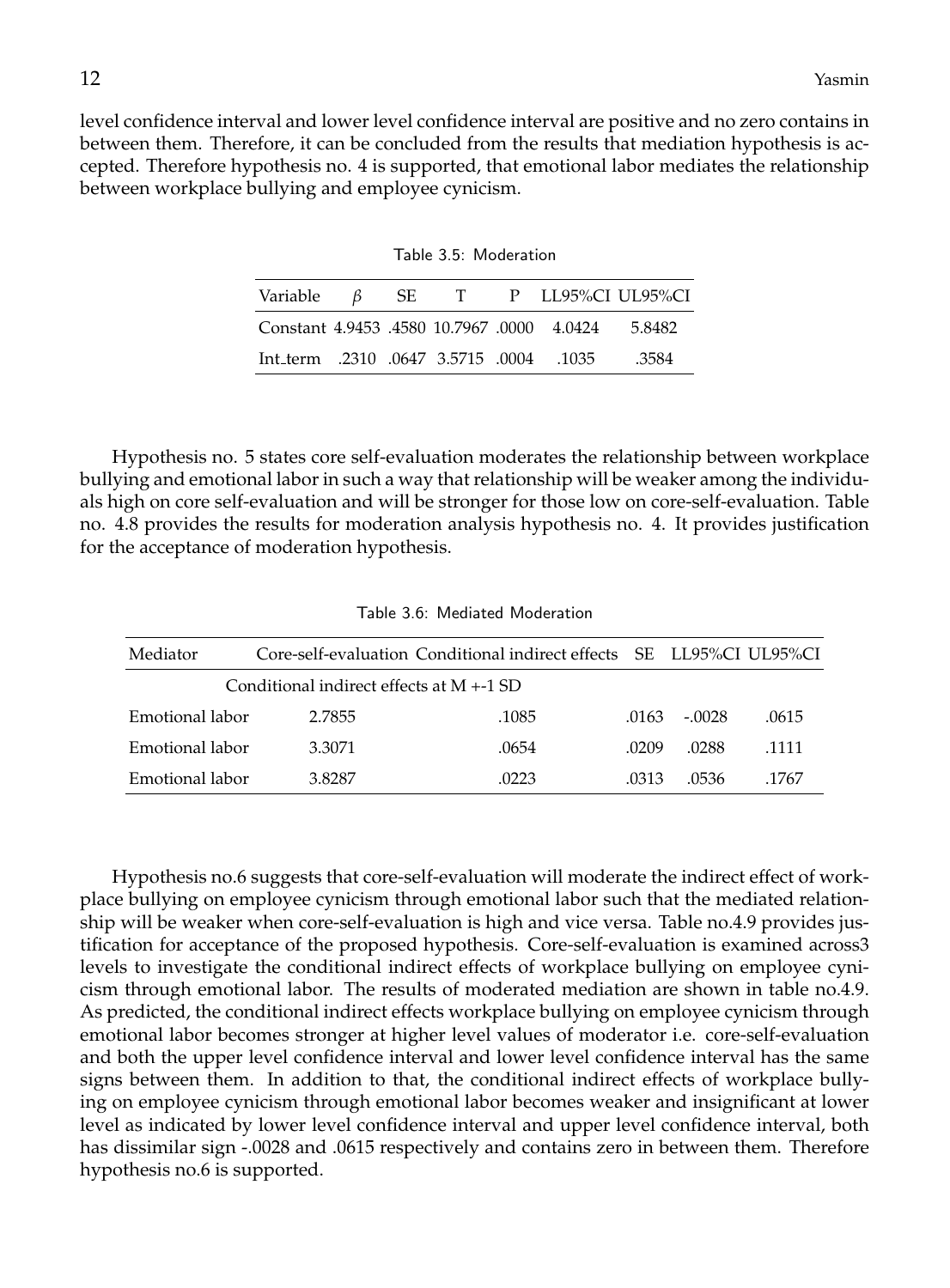# **4 Discussion**

Depend upon the working conditions and culture of the organization like strict hierarchical environment in workplaces, employees experience different kinds of workplace bullying. Workplace bullying results in weaken bond among employees and between employees with their organizations. Furthermore its severe consequences include poor job satisfaction, stress-based disorders like lower confidence level, emotional exhaustion, nervous breakdown, employee cynicism, anxiety, and depression that ultimately lead towards the reduction in productivity and efficiency of the organization and increased turnover rate.

According to a study, human resource is the most considerable investment made by services organizations, but sometime management has the least knowledge about its human resource because many physical, social, and psychological factors are involved. Organizations in education sector over here now days treat their employees like objects rather than human beings. Like other service line jobs teachers are also anticipated to engage in emotional labor to represent and, perfectly, practice emotions that go along with the required professional values and norms. However the educationists should behave more naturally and efficiently because whole of the society depends upon their behavior. Their natural qualities and talents should come out of their character and behavior so that the students may follow them in a natural way because for every student his teacher is his role model. But organizations in current era demands employees to follow display rules which causes employees to deplete their resources. In return the teachers act cynically towards their leaders and management. As primary goal of educational institutions is to provide students with quality education but when the teachers employing in such organization receive high level of workplace bullying and engaging in emotional labor this aim is very difficult to achieve. The findings of the current study suggest significant relationship between workplace bullying and emotional labor and employee cynicism which is in line with the previous literature [\(Ikyanyon and Ucho,](#page-16-7) [2013\)](#page-16-7).

In addition to that, according to COR theory workplace bullying is a stressor for the employees being bullied and it depletes the personal resources of employees that could be utilized at work to confront the challenges come across [\(Greenhaus and Powell,](#page-16-9) [2006\)](#page-16-9). If employees are facing workplace bullying, they are feeling anger, stress and anxiety but they can't express their true emotions. When employees are unable to handle the bullying situations and are oblige to conform to display rules, and then according to the findings of the current study they will experience emotional labor that will results in employee cynicism [\(Begenirbas and Turgut,](#page-15-4) [2014;](#page-15-4) Kuru Çetin, [2019\)](#page-16-11).

Human resource is very important resource for any organization but they often forget to consider their mental and physical wellbeing which badly affects not only employees but also the productivity of the organization too. Research has proposed that employees are generally motivated to accumulate resources. Thus, when they come into contact with stress situations like emotional labor, they will act in such a way to ensure the conservation of their present resources and their ability to produce resources in the future. The current research is suggesting in the context of primacy of resource loss principle of COR that if employee is facing bullying at workplace and they are feeling anger, anxiety, depression and negative emotion but they cannot express their true emotions as they have to oblige with the professional norms so they often are engage in emotional labor which consequently results in employee cynicism [\(Anasori et al.,](#page-15-1) [2020;](#page-15-1) Kuru Çetin, [2019\)](#page-16-11).

As in today's working environment it is nearly impossible for anyone to completely eliminate the negative vibes from the workplaces so there can be any other resource through which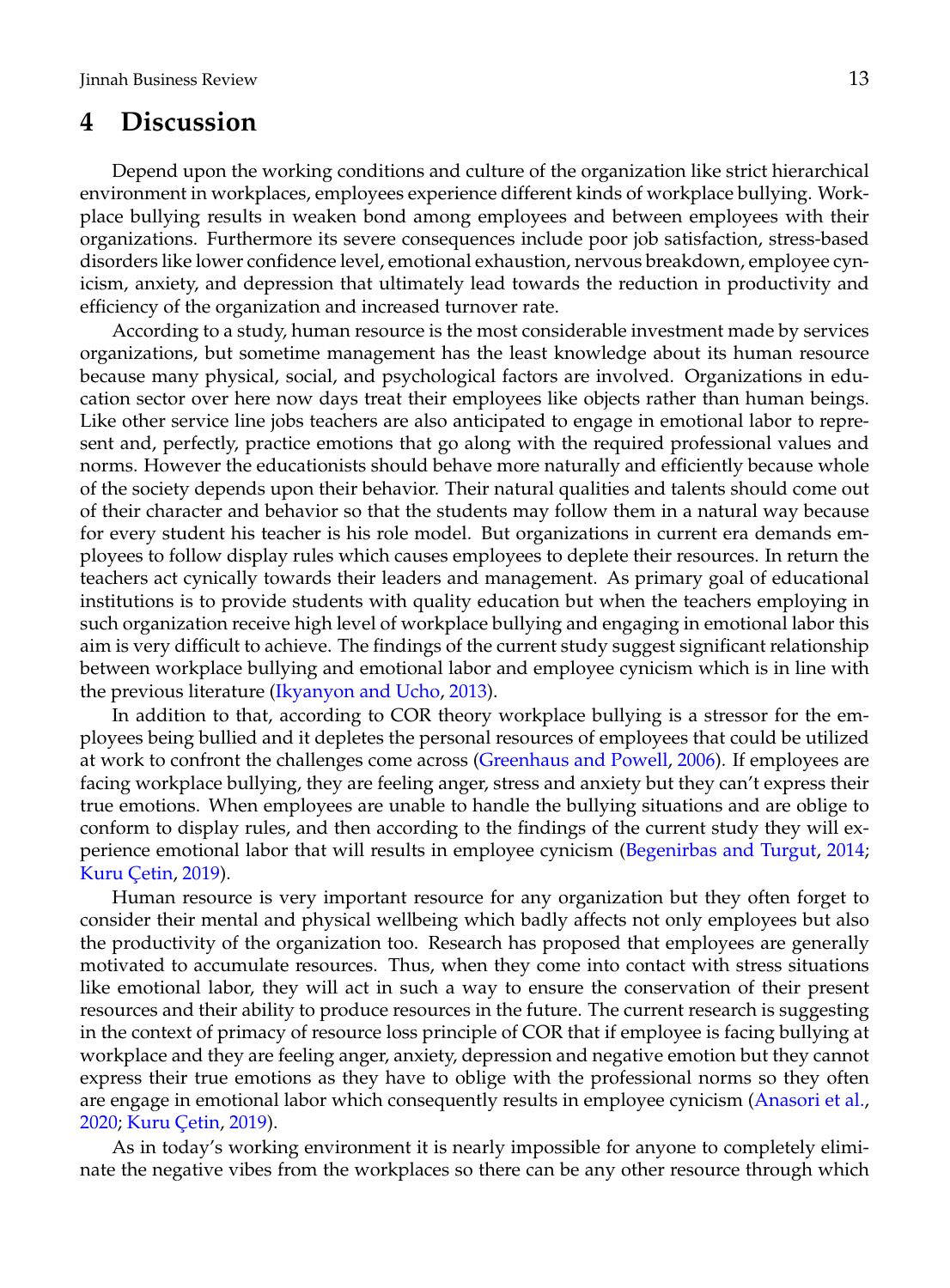the negative consequences of workplace bullying can be decreased. According to COR theory "individual will strive to retain, protect and establish their necessary resources". As workplace bullying causes the personal resources to deplete however if an individual have some other resources that can mitigate the impact of workplace bullying it is quite possible that individual will suffer less from bullying.

It was identified in a research that core-self-evaluation can be buffering variable between stressor and stress relationship. In addition, it is also suggested core-self-evaluation to be a buffering variable between stressor and stress situations that can mitigate the positive impact of workplace bullying on emotional labor. According to [Judge et al.](#page-16-13) [\(2003\)](#page-16-13) when employees have high level of core-self-evaluation they will be self-reliance, adaptable to any kind of situations, efficient, and they will bring positivity to difficult situations. While those employees who have low level of core-self-evaluation they will not have confidence in themselves, cannot manage difficult situations, will reside in their belief of being inefficient and will observe the working environment in a pessimistic way.

# **5 Theoretical Implications**

The findings of the current research study add to the literature of workplace bullying and employee cynicism in different ways. The current study tried to add to the research on workplace bullying and emotional labor in education sector of Pakistan. Workplace bullying level is high in education sector as proved by the findings of the current study that leads towards experiencing emotional labor among teachers which further cause them to behave cynical.

The second contribution of the current research is the examination of workplace bullying and employee cynicism through the theoretical optic of conservation of resource theory. In light of the conservation of resource theory the current research adds to the literature by demonstrating the process through which employees pass and leads their behavior to be cynical by including the role of emotions in the process.

Another contribution of the study is the moderating impact of core-self-evaluation.The current research provides support for the belief that personality of employees also has impacts alongside the mediational path from workplace bullying to employee cynicism. In accordance with conservation of resource theory, the findings of the current research study shows that intensity of emotional labor that arise from workplace bullying can be effected by the level of core-self-evaluation among employees. Specifically this contribution adds to the buffering literature of conservation of resource theory and increases its scope.

# **6 Practical Implications**

This concept is generally accepted that workplace bullying has very harmful impact on employees. But in contemporary workplace settings bullying is very common. Workplaces are made very hostile due the frequent bullying occurrence over there. The current study was conducted on school level teachers. As teaching belongs to service sector jobs and the other more important phenomenon in service sector organization is to obey display rules. As the success of a country depends upon the success of a nation and the nation's grooming responsibility is with the teachers. So it is very important for any country to satisfy the teachers so that they can build the nation with best qualities. It is important for an organization to provide the employees with stress free environment where they can better use their qualities.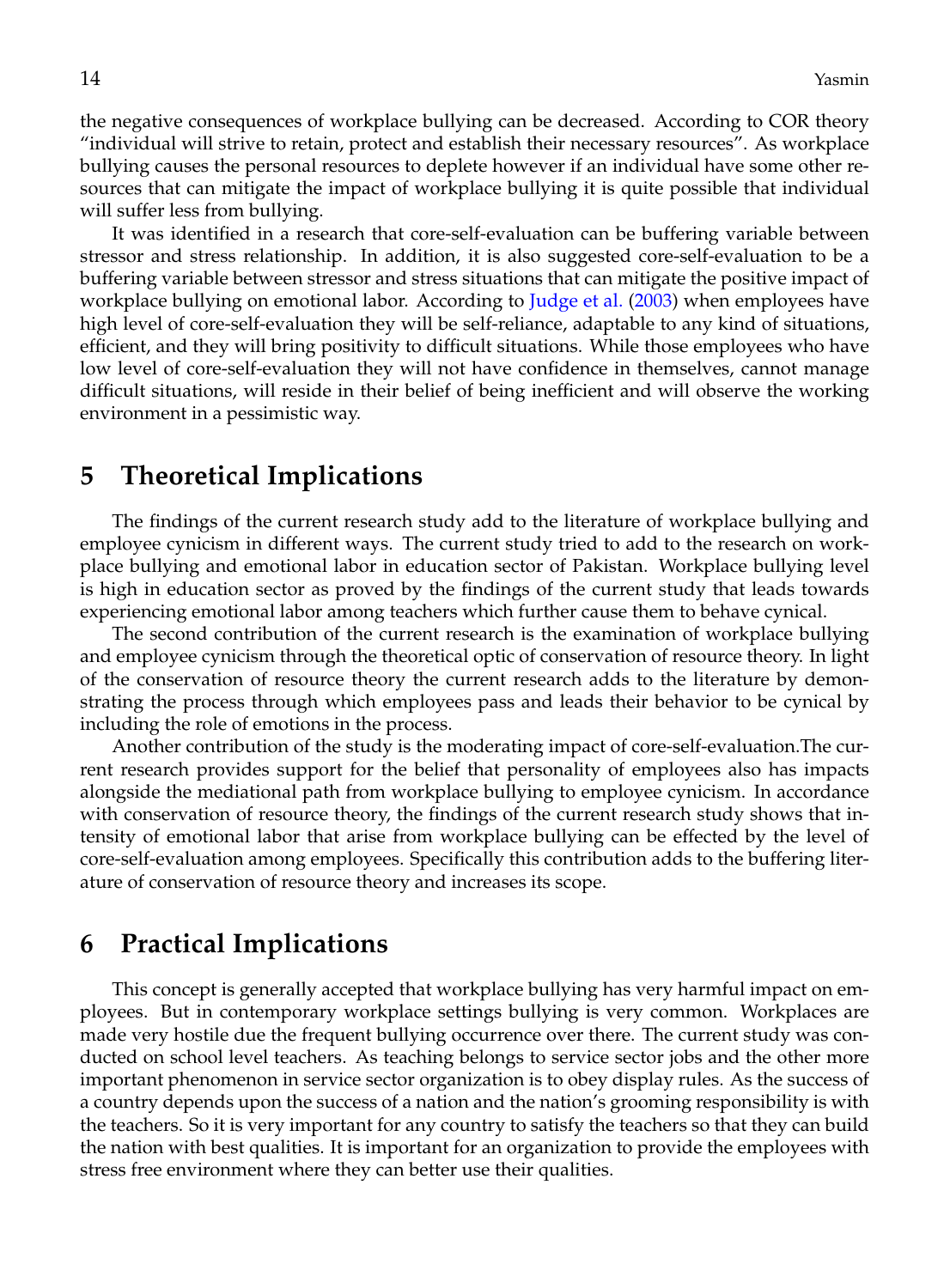#### Jinnah Business Review 15

The educationists should behave more naturally and efficiently because whole of the society depends upon their behavior. Their natural qualities and talents should come out of their character and behavior so that the students may follow them in a natural way because for every student his teacher is his role model. But when the workplaces are made such hostile due to bullying the teachers report emotional labor and reacts cynically towards their leader, management and organization. Human resource is the major resource for any organization. Anything can be replaced with machines but teachers cannot be replaced with machines. Students cannot learn only from books or stuff available online. Teachers have major impact on their students. I being a student get motivation by my teachers. Teachers are the factories that produce doctors, engineers, pilots, military officers, business tycoons, astronauts and in short they are teachers who provide resources to run the smooth mechanism of a country. Most importantly it is a teacher, who transforms a person into a human,

But now a days these teachers are treated as money making machines by the organizations and being bullied due to which they often engage into emotional labor. Their half of the resources are used in tackling these negative phenomenon in the workplaces due to which they are unable to used all their efforts in their basic duty. Organizations should make the working environment free from any kind of stressor so that teachers might not be stressed and complete their duties whole heartedly.

Moreover, the current research suggested that if employee is having some other resource that can counter balance the negative impact of workplace bullying on emotional labor the employees will suffer less. So recruiting bodies should hire those individuals that are high on core-self-evaluation because they will be better able to handle the stress situations. Other than that policy makers should make strict policies against those leaders that are engage in workplace bullying and give protections to the one who report against these perpetrators by policy. So nobody can feel threatened if they report against perpetrators.

### **7 Limitations and Future Directions**

The current research has some limitations which are faced while conducting the research. Firstly, as data was collected by convenience sampling method and this may limit the generalizability of the results. The second reason can be the sample of the study as data was collected from teachers which affect range of the validity, so future research can be done on diverse population to improve the validity of the results. Data was collected in cross sectional method so future research can be done through time lag studies, as data collected at different points of time gives improved results and reduce the common method biasness.

The current research was based on conservation of resource theory. In future the theoretical links studied in current research can be studied by any other theory to give more justifications for the existing research. Proposed theories for the current theoretical model can job demand and resource model and transactional stress model. In future, moderators other than core-self evaluation can also be used in the existing links e.g. psychological capital, job resourcefulness and cultural dimensions can also be used in the existing links. For example with increase in power distance the bullying also gets increases. As inequality of authority among the victim and perpetrator workplace bullying occurrence also gets increase [\(Matthiesen and Einarsen,](#page-16-19) [2010\)](#page-16-19).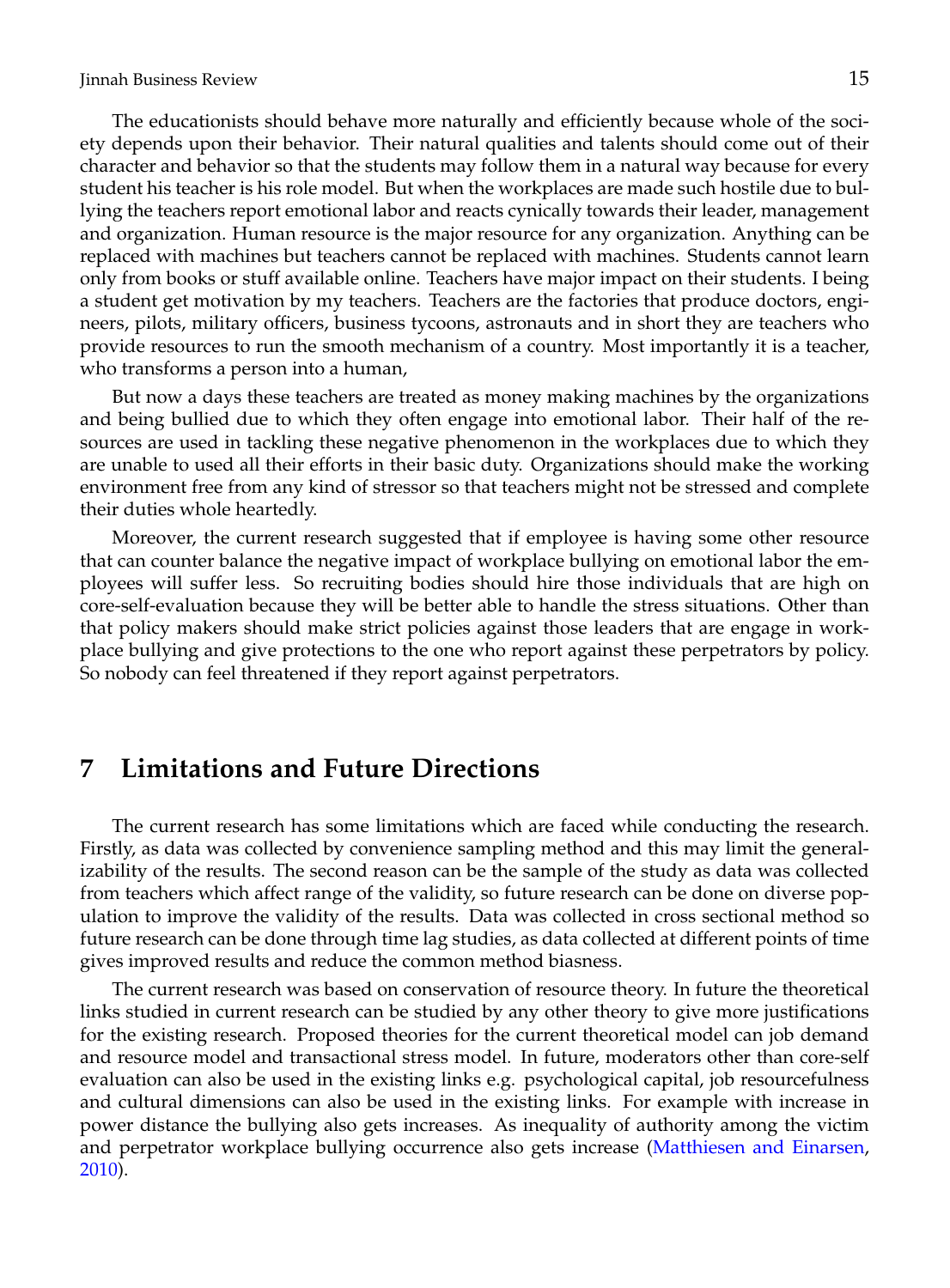# **8 Conclusions**

Workplace bullying is becoming a severe dilemma in organizations due to its deleterious consequences on employees' well-being and also on organizations. Workplace bullying is a common phenomenon in service organizations. It does happen because there is almost always conflict of interest among employees of the same organization [\(Haq et al.,](#page-16-20) [2018\)](#page-16-20). As in service sector organizations employees working on frontline are the significant crossing point between the organization and their clients, and often organizations made it mandatory to exhibit sociable and pleasant emotions in their day to day communication with clients under all situations.

The current research suggested that as workplace bullying causes the personal resources to deplete however if an individual have some other resources that can mitigate the impact of workplace bullying it is quite possible that individual will suffer less from bullying and coreself-evaluation is one of the resource that can act as a buffering variable. The current research examines the consequences of workplace bullying by presenting a theoretical model based on moderated-mediation model supported by conservation of resource theory in the education sector of Pakistan. The findings of the current study shows that workplace bullying and emotional labor is positively and significantly associated with employee cynicism. Furthermore, the mediating role of emotional labor between workplace bullying and employee cynicism was also finds to be significant. Moreover, the moderating role of core-self-evaluation on the relationship of workplace bullying and emotional labor was also founds to be significant.

# **References**

- <span id="page-15-0"></span>Abubakar, A. M., Megeirhi, H. A., and Shneikat, B. (2018). Tolerance for workplace incivility, employee cynicism and job search behavior. *The Service Industries Journal*, 38(9-10):629–643.
- <span id="page-15-1"></span>Anasori, E., Bayighomog, S. W., and Tanova, C. (2020). Workplace bullying, psychological distress, resilience, mindfulness, and emotional exhaustion. *The Service Industries Journal*, 40(1- 2):65–89.
- <span id="page-15-7"></span>Bandura, A. (1973). *Aggression: A social learning analysis.* prentice-hall.
- <span id="page-15-6"></span>Baumeister, R. F., Smart, L., and Boden, J. M. (1996). Relation of threatened egotism to violence and aggression: the dark side of high self-esteem. *Psychological review*, 103(1):5.
- <span id="page-15-5"></span>Bechtoldt, M. N., Welk, C., Zapf, D., and Hartig, J. (2007). Main and moderating effects of selfcontrol, organizational justice, and emotional labour on counterproductive behaviour at work. *European Journal of Work and Organizational Psychology*, 16(4):479–500.
- <span id="page-15-4"></span>Begenirbas, M. and Turgut, E. (2014). The effects of emotional labor on organizational cynicism in

work life: a research in banking sector/is yasaminda calisanlarin duygusal emeklerinin orgutsel sinizme etkileri: bankacilik sektorunde bir arastirma. *Cankiri Karatekin Universitesi Iktisadi ve Idari Bilimler Fakultesi Dergisi*, 4(2):223–246.

- <span id="page-15-3"></span>Brotheridge, C. M. and Lee, R. T. (2003). Development and validation of the emotional labour scale. *Journal of occupational and Organizational Psychology*, 76(3):365–379.
- <span id="page-15-9"></span>Chang, C.-H., Ferris, D. L., Johnson, R. E., Rosen, C. C., and Tan, J. A. (2012). Core self-evaluations: A review and evaluation of the literature. *Journal of management*, 38(1):81–128.
- <span id="page-15-10"></span>Cohen, P., West, S. G., and Aiken, L. S. (2014). *Applied multiple regression/correlation analysis for the behavioral sciences*. Psychology press.
- <span id="page-15-2"></span>Denison, D. R. (1984). Bringing corporate culture to the bottom line. *Organizational dynamics*, 13(2):5– 22.
- <span id="page-15-8"></span>Gibbons, D. E. and Weingart, L. R. (2001). Can i do it? will i try? personal efficacy, assigned goals, and performance norms as motivators of individual performance 1. *Journal of Applied Social Psychology*, 31(3):624–648.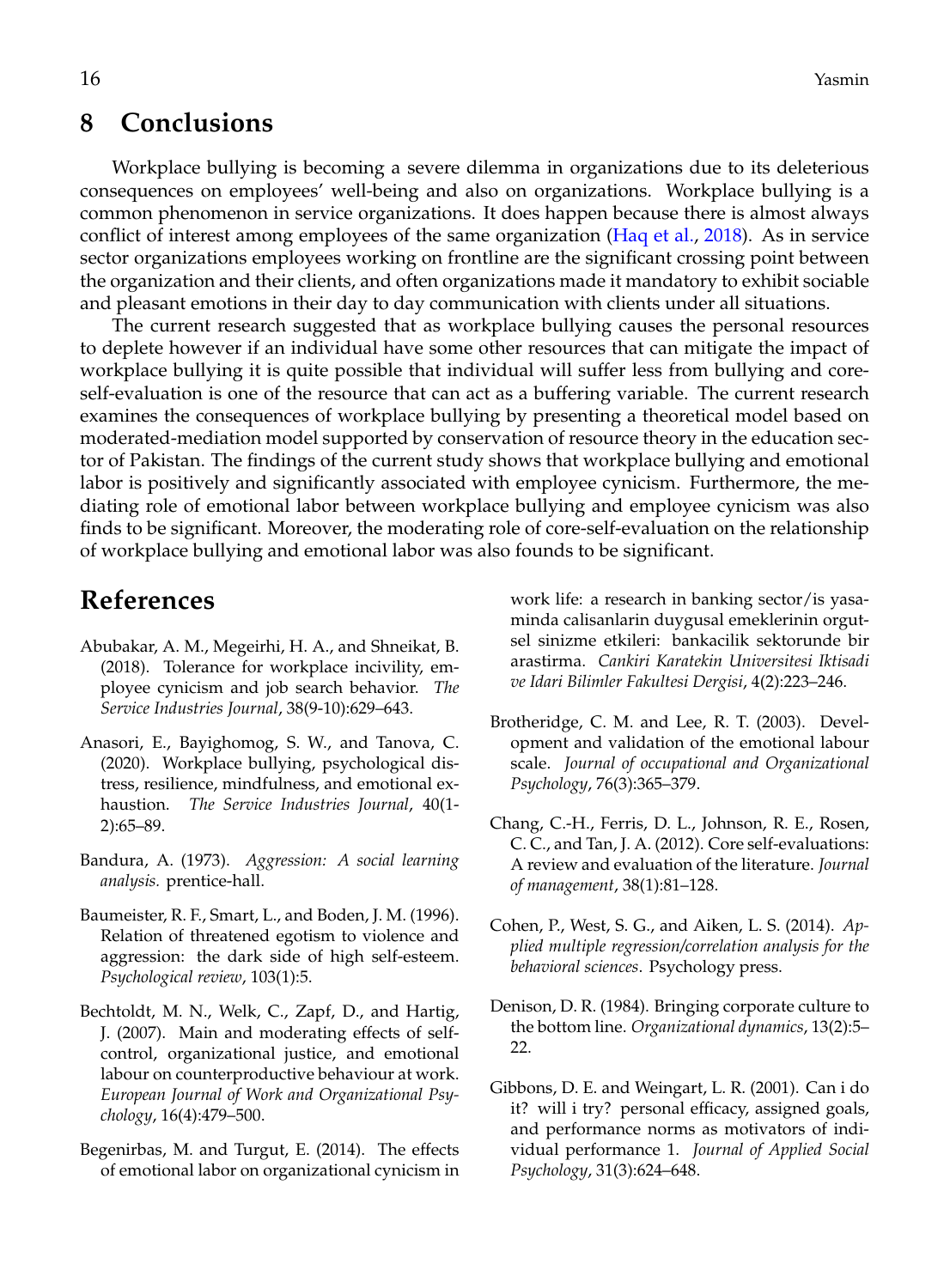- <span id="page-16-1"></span>Grandey, A. A. (2000). Emotional regulation in the workplace: A new way to conceptualize emotional labor. *Journal of occupational health psychology*, 5(1):95.
- <span id="page-16-9"></span>Greenhaus, J. H. and Powell, G. N. (2006). When work and family are allies: A theory of workfamily enrichment. *Academy of management review*, 31(1):72–92.
- <span id="page-16-10"></span>Gulova, A., Palamutcuoglu, B., and Palamutcuoglu, A. (2013). The role of supervisor support in relations between emotional labor and job involvement: Research on university student affairs personnel. *Dokuz Eylul University Faculty of Economics and Administrative Sciences Journal*, 28(2):41–74.
- <span id="page-16-20"></span>Haq, M. R., Zia-ud Din, M., and Rajvi, S. (2018). The impact of workplace bullying on employee cynicism with mediating role of psychological contract. *International Journal of Academic Research in Business & Social Sciences*, 8(8):127.
- <span id="page-16-16"></span>Harter, S. (1988). Causes, correlates and the functional role of global self-worth. *Perceprions of Competence and incompetence across the life-span*.
- <span id="page-16-3"></span>Hochschild, A. R. (1983). The managed heart. berkeley.
- <span id="page-16-0"></span>Hodson, R., Roscigno, V. J., and Lopez, S. H. (2006). Chaos and the abuse of power: Workplace bullying in organizational and interactional context. *Work and occupations*, 33(4):382–416.
- <span id="page-16-7"></span>Ikyanyon, D. N. and Ucho, A. (2013). Workplace bullying, job satisfaction and job performance among employees in a federal hospital in nigeria. *European Journal of Business and Management*, 5(23):116–123.
- <span id="page-16-15"></span>Judge, T. A. (1997). The dispositional causes of job satisfaction: A core evaluations approach. *Research in organizational behavior*, 19:151–188.
- <span id="page-16-14"></span>Judge, T. A. (2009). Core self-evaluations and work success. *Current directions in psychological science*, 18(1):58–62.
- <span id="page-16-13"></span>Judge, T. A., Erez, A., Bono, J. E., and Thoresen, C. J. (2003). The core self-evaluations scale: Development of a measure. *Personnel psychology*, 56(2):303–331.
- <span id="page-16-5"></span>Kanter, D. L. and Mirvis, P. H. (1989). *The cynical Americans: Living and working in an age of discontent and disillusion.* Jossey-Bass.
- <span id="page-16-17"></span>Khan, A. K., Moss, S., Quratulain, S., and Hameed, I. (2018). When and how subordinate performance leads to abusive supervision: A social dominance perspective. *Journal of Management*, 44(7):2801–2826.
- <span id="page-16-18"></span>Khan, A. K., Quratulain, S., and M. Bell, C. (2014). Episodic envy and counterproductive work behaviors: Is more justice always good? *Journal of Organizational Behavior*, 35(1):128–144.
- <span id="page-16-11"></span>Kuru Çetin, S. (2019). Examination of the relationship between emotional labour and organizational cynicism levels of teachers. *Croatian Journal of Education: Hrvatski ˇcasopis za odgoj i obrazovanje*, 21(2):567–598.
- <span id="page-16-6"></span>Lazarus, R. S. (1999). Hope: An emotion and a vital coping resource against despair. *Social research*, pages 653–678.
- <span id="page-16-4"></span>Lobnikar, B. and Pagon, M. (2004). The prevalence and the nature of police cynicism in slovenia. In *Proceedings of the International conference Policing in Central and Eastern Europe: Dilemmas of Contemporary Criminal Justice. Ljubljana: Faculty of Criminal Justice and Security, University of Maribor*.
- <span id="page-16-2"></span>Ma, S., Xie, W., and Ramalho, N. J. (2021). Impact of bullying on occupational commitment in young nursing professionals: the mediating role of emotional labour and emotional exhaustion. *Contemporary nurse*, 57(1-2):13–27.
- <span id="page-16-19"></span>Matthiesen, S. B. and Einarsen, S. (2010). Bullying in the workplace: Definition, prevalence, antecedents and consequences. *International Journal of Organization Theory & Behavior*.
- <span id="page-16-8"></span>Morris, J. A. and Feldman, D. C. (1996). The dimensions, antecedents, and consequences of emotional labor. *Academy of management review*, 21(4):986–1010.
- <span id="page-16-12"></span>Naseer, S. and Raja, U. (2021). Why does workplace bullying affect victims job strain? perceived organization support and emotional dissonance as resource depletion mechanisms. *Current Psychology*, 40(9):4311–4323.